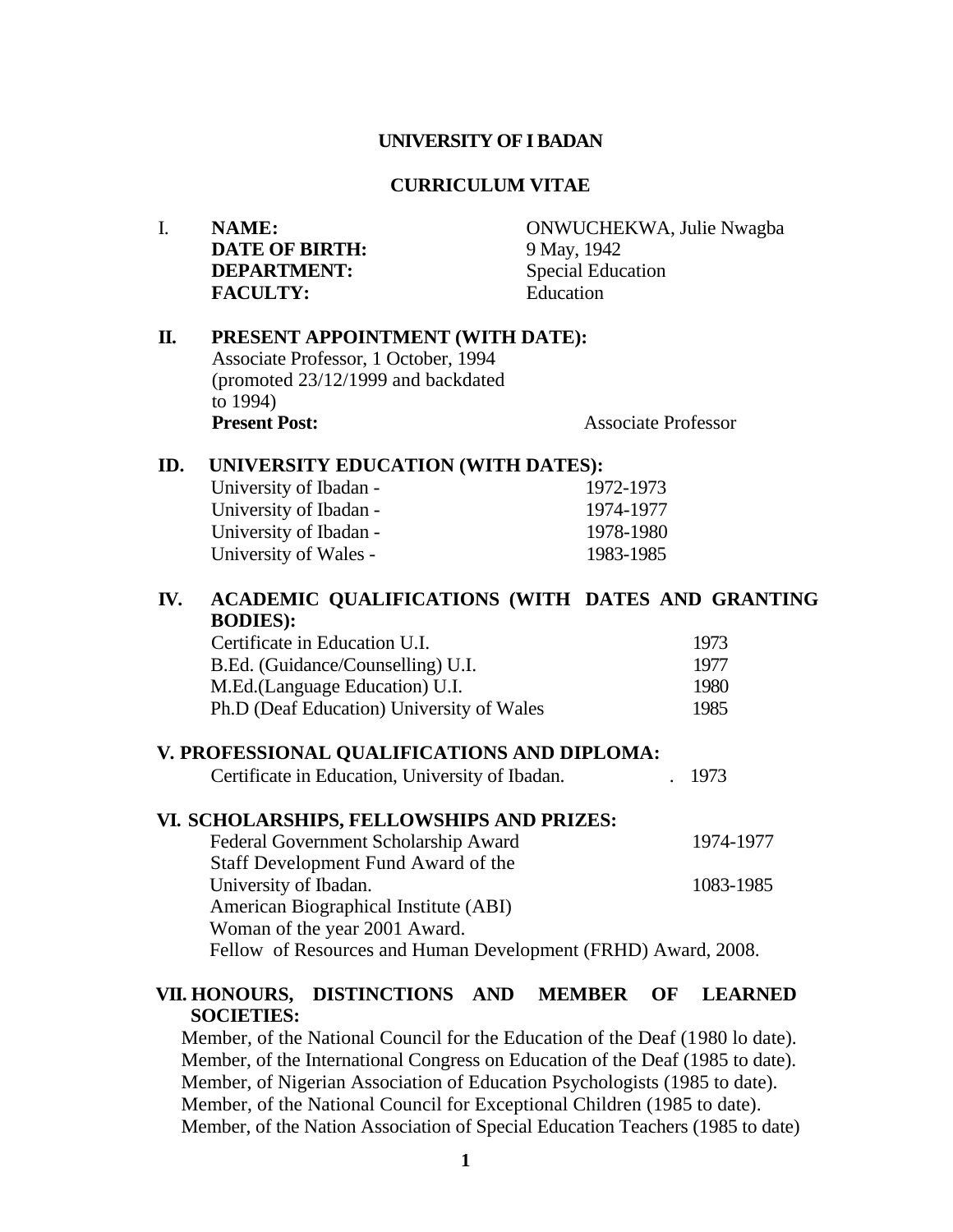## **VIII. DETAILS OF TEACHING EXPERIENCE AT. THE UNIVERSITY LEVEL**

#### **Teaching load**

Below is the list of undergraduate and postgraduate courses, which I have taught singly, or with others since 1980/2007 academic year.

| A. Sub-Degree Level:<br><b>Nil</b>                             |            |
|----------------------------------------------------------------|------------|
| <b>B. Undergraduate Level:</b>                                 |            |
| SPE 203 - Education of the Hearing Impaired                    | 1990-2007. |
| SPE 301 - Classroom Management and Guidance in Special         |            |
| Education                                                      | 1980-2007. |
| SPE 341 - Total Communication 1 1980 - 2003.                   |            |
| SPE 242 - Approaches to Teaching Language to the Deaf          | 1980-2007. |
| TEE 240 - Igbo Methods I - 1991 to 2007                        |            |
| TEE 340 - Igbo Methods II - 1991 to 2007                       |            |
| SPE 401 - Project - 1980 to 2007                               |            |
| SPE 403 - Counselling Parents and Special Needs Children       | 1980-2007. |
| SPE 441 - Total Communication for the Deaf-1980 to 2007        |            |
| SPE 442 - Advanced Problems in Teaching the Deaf-1985 to 2007  |            |
| SPE 445 - Teaching Science, Mathematics, Social Studies, Arts/ |            |
| Crafts and Physical/Health Education to the Deaf-1985 to 2007. |            |

#### **C. Postgraduate Level:**

- SPE 701 M.Ed. Project 1985 to 2007
- SPE 761 Manual Communication 1985 to 2007.
- SPE 800 M.Phil/Ph.D Theses Supervision 1985 to date.
- SPE 801 History of Special Education/ Foundation of Special Education 1985 to 2007.
- SPE 820 Deaf Education 1985 to 2009.
- SPE 821 Total Communication 1985 to 2009.
- SPE 822 Methodology in the Education of the Deaf- 1985 to 2009
- SPE 823 Advanced Problems in Teaching the Deaf- 1985 to 2009.
- SPE 824 Rehabilitation of the Deaf- 1985 to 2007.

#### **D. Project Supervision.**

| - 66 Students                      |
|------------------------------------|
| - 68 Students                      |
| -3                                 |
| -4 Ph.D and 3 M.Phil/Ph.D. Student |
|                                    |

#### **E. Departmental/Faculty/Administration Responsibility**

- i. Member, Postgraduate Committee 1988 to 2007
- ii. Member, Faculty Prospectus Committee 1985 to 2007
- iii. Head of Unit of Hearing Impairment 1985 to 2007,
- iv. Member, Postgraduate Registration Officer 1985 to 2007
- v. Member, Senate Research Committee 1992 to 1993.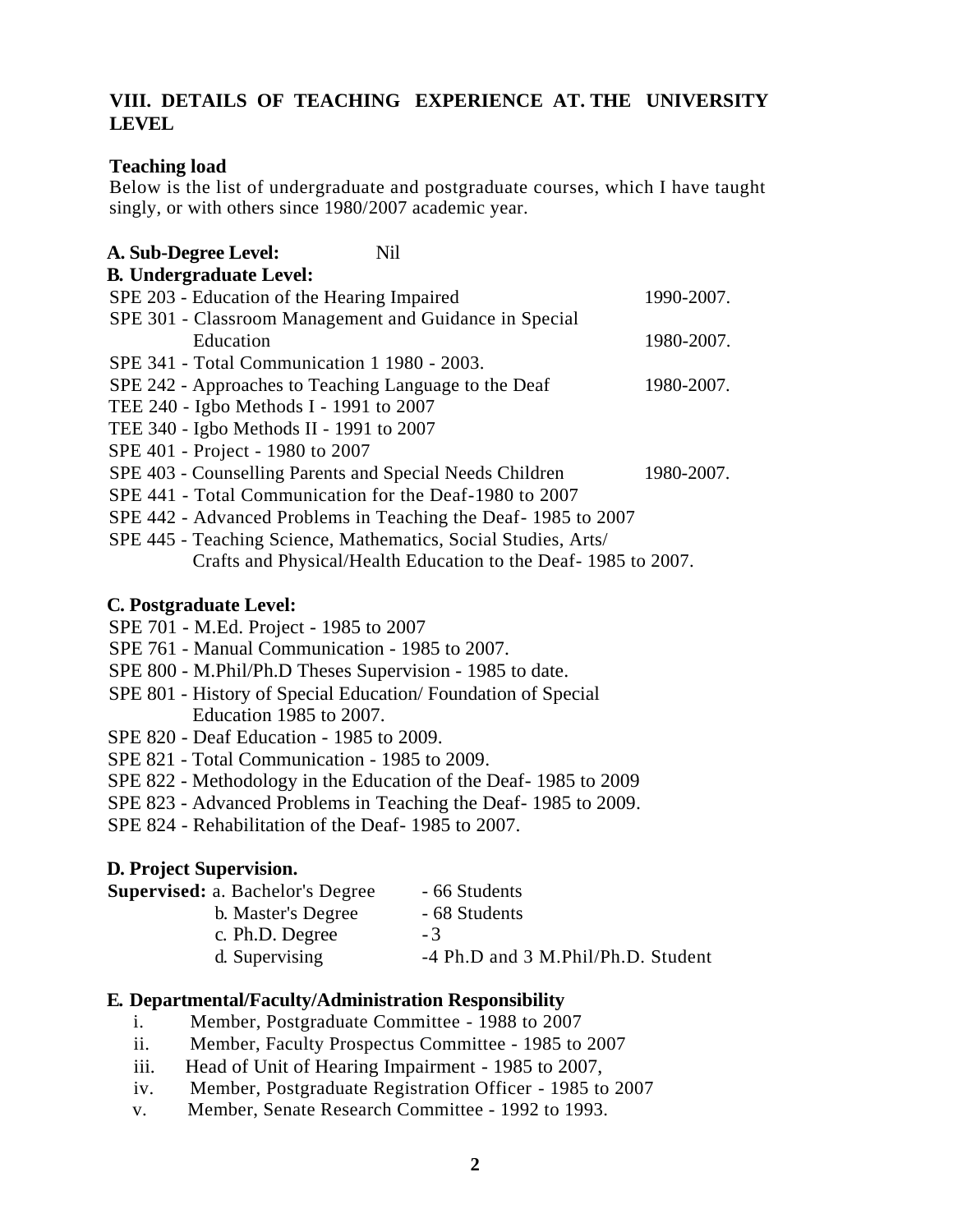- vi. Acting Head of Department Nov. 1, 1992 to Dec. 3 1 , 1 996
- vii. Member, Committee on Utilization of Open Spaces 2000/2001.
- viii. Editor-in-Chief of the Journal of Special Education from 2004/2005 to 2008.

#### (iii) **OTHER EXPERIENCES**

- (a) External Examiner to the following Colleges of Education; Departments of Igbo Language.
	- (i) FCE Okene 1986-1992
	- (ii) FCE Osiele 1986- 1992 ,
	- (iii) Osun State College of Education Ilesha I 986 1992
	- (iv) College of Education Ijebu Ode 1986 1990
	- (v) FCE Special, Oyol988 1996
	- (vi) St Andrews College of Education Oyo 1988 1996
- (b) I was the Acting Head of the Department of Special Education University of lbadan from Nov. 1, 1992 to December 31, 1996.
- (c) Member of the Panel of the National Universities Commission of Nigeria (NUC) that worked on the Minimum Academic Standard (for Special Education) for all Nigerian Universities at the University of Jos Nigeria, in 1995.
- (d) Members of the Accreditation Panels of the National Commission of the Colleges of Education of Nigeria (NCCE) that accredited the School of Special Education Federal College of Education (Special) Oyo Nigeria, in 1996 and 1999.
- (e) External Examiner to the Department of Special Education, Kenyatta University Nairobi, Kenya, from 2000/2001 to 2004/05 sessions.
- (f) External Assessor to the University of Jos, Nigeria, in 2 003/'2004 session
- (g) External Assessor to the University of Uyo, Nigeria, in 2003/2004 session.

# **RESEARCH**

## **a. Completed**

- 1. Special Needs Students and Institutional Settings in Nigeria
- 2. Current Health Knowledge and Practices of Hearing Impaired Senior Secondary School Students in Ibadan.
- 3. Development of Education for the Deaf in Nigeria (1958 1982)
- 4. Self- employment in Crafts-An Option for the Disabled Hearing Impaired.
- 5. Some Professionals who work with Special Needs Children
- 6. The English Language Performance of Hearing and Impaired Secondary School Students.
- 7. Counsellors Roles in the Education of Exceptional Children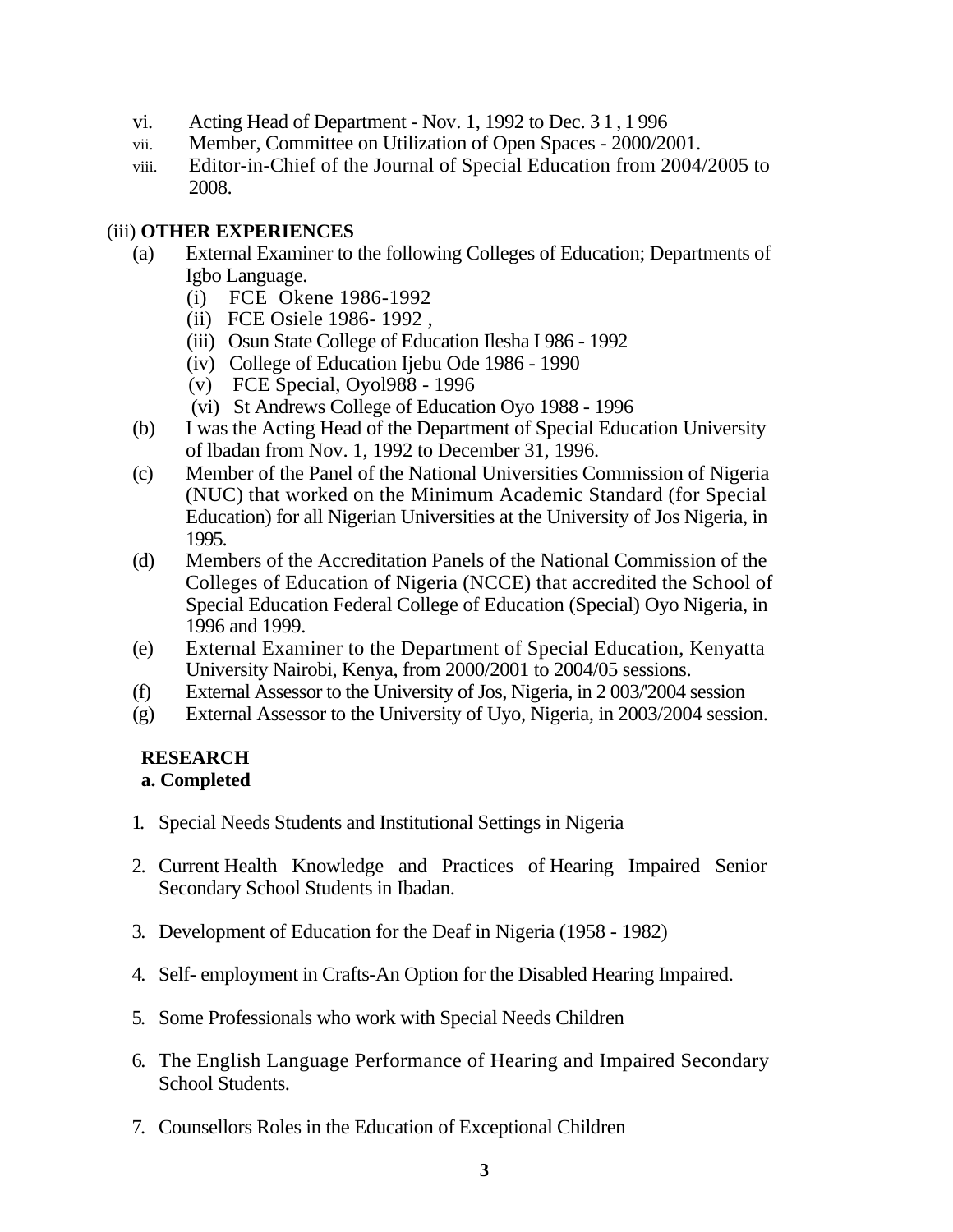- 8. Meeting the Health needs of Disabled Individuals.
- 9. Education of the Deaf and the 6 3 3 4 System.
- 10. Prevention and Management of Disabilities.
- 11. A Micro Study of Some Physical Indicators of Academic Achievement in Some Secondary Schools in Ibadan.
- 12. A Report on the Academic Profile of A Mentally Retarded Child of the Cretinism Group (1987 - 2005).

#### **(b) In Progress**

The Disabled and Unemployment in Oyo and Lagos States Civil Service. The study will determine how seriously unemployment among the disabled is being tackled by these two states.

It will create general awareness about the disabled and the problem of unemployment.

It will also proffer strategies which the states can adopt in order to keep the disabled gainfully employed.

## **DISSERTATION AND THESIS**

Ph.D - The English Language Performance of Hearing and Hearing Impaired Secondary School Students. University of Wales, U.K, 1985 (267 pages).

# **X PUBLICATIONS**

## **(a) Books or Chapters in Books Already Published:**

- 1. Onwuchekwa, J.N. (1981): The Exceptional Pie-School Child. Nursery Education. Ibadan: Heinemann Educational Books pp 43- 51. (International edition).
- 2. Onwuchekwa J.N. (1981): Traditional Education as an Asset To Formal Education. In: P. A. I. Obanya (ed) Education and the Nigerian. Society: Papers in Honour of Professor James Majasan Ibadan: University Press pp.9- 18.
- *3.* Onwuchekwa J.N. (1982): Akpaala Okwu Ibadan Evans Brothers Nig. Publishers: 72 pp.
- 4. Onwuchekwa, J.N. (1983): Chinagorom Ibadan: Evans Brothers Nig. Publishers, 112 pp.
- 5. Onwuchekwa, J.N. (1984): The Need for ACE In-Service Programme for Teachers of Special Education. In: E.E. Ezewu (ed) Teacher In Service Education In Nigeria: Policy Implication, Needs, Appraisals and Strategies.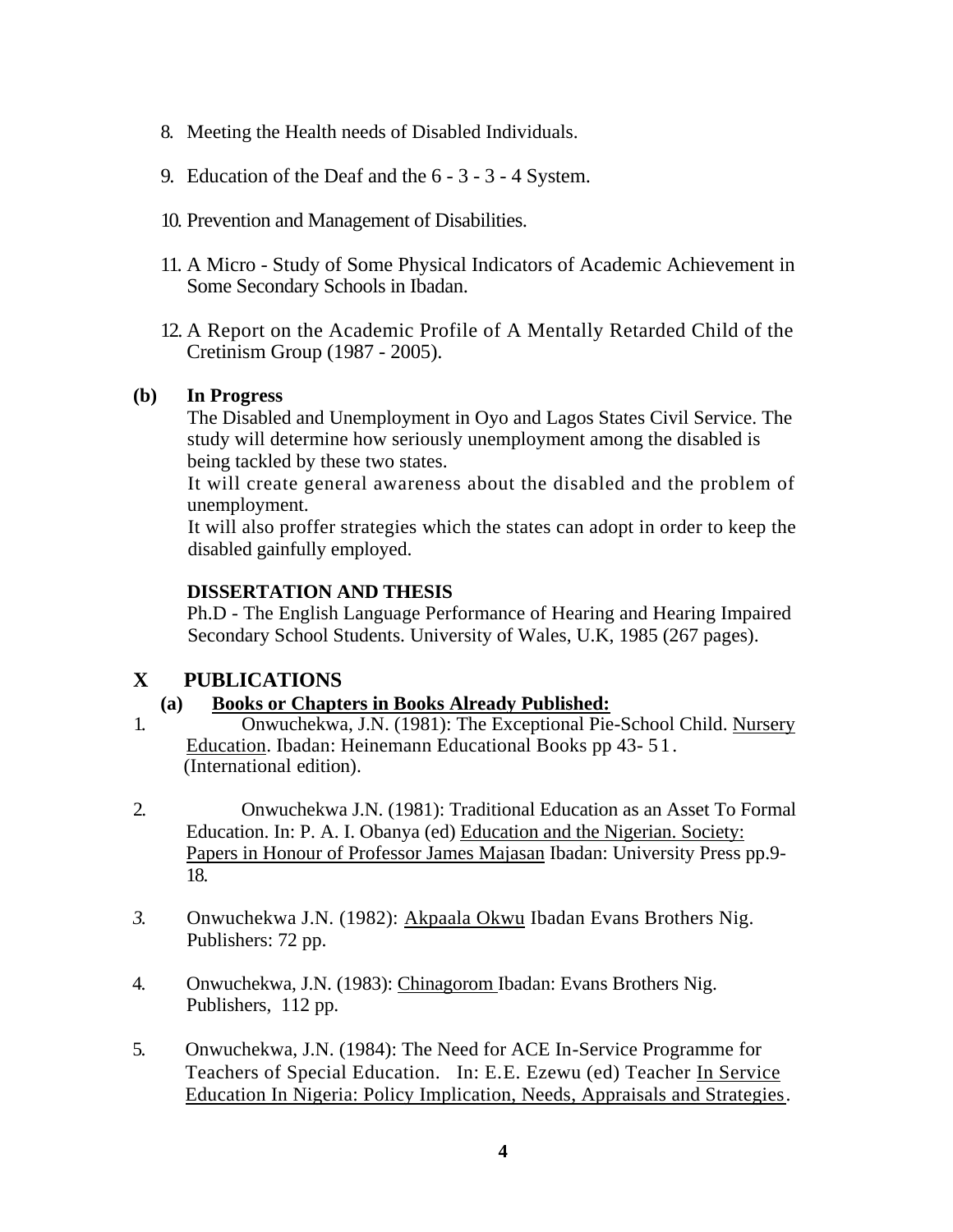Ibadan. Curriculum Organisation of Nigeria pp. 192 - 202.

- 6. Onwuchekwa, J.N. (1987): The Home and Neighbourhood Factors of Human Learning in Schools. Onitsha, Leedway Books Ltd. pp. 32- 49.
- 7. Onwuchekwa, J.N. (1987): A Micro-study of Some Physical Indicators of Academic Achievement in Some Schools in Ibadan In A Dada, (ed) Mass Failure in Public Examinations: Causes and Problems. Ibadan. Heinemann Educational Book. pp. 189 - 192.
- 8. Onwuchekwa, J.N. (1988): Development of Education for (he Deaf in Nigeria. In C.O. Abosi, (ed.) Development of Special Education in Nigeria. In: C.O. Abosi Ibadan, Fountain Publishing Co. pp. 108 – 115.
- 9. Nwazuoke, I. And Onwuchekwa, J.N. *(1992)* Leadership Training for Gifted Nigerian Children. In: E.D. Ozoji, and Nwazuoke, 1 (eds.) Conference Proceedings on Exceptional Children for National Development. Jos. National Council for Exceptional Children, pp. 157 – 164.
- 10. Onwuchekwa, J.N. and Ajobiewe, T.A. (1993): Planning Community-Based Rehabilitation. In: J.N. Onwuchekwa, (ed ) A Comprehensive Textbook of Special Education. Ibadan. Agbo Areo Publishers pp. 175 - 184.
- 11. Onwuchekwa, J.N. (1988): J.M.E Preparation Series: Igbo Questions and Answers. Ibadan: Nigeria Publishers Services 107pp
- 12. Onwuchekwa, J.N., Okoro, L.C., Iwuoha, B and Anyanwu, S.I. (1990): IGBO L2 OMUMU IGBO DIKA ASUSU NKE ABUA. Lagos Project Publication Limited, 56 pp.
- 13. Onwuchekwa, J.N. (1994): Inverntry and Personal Data of Children (Ages 0-6 years). Training Module for Early Child Care Givers and Parents. Oyo State Ministry of Education and UNICEF Zonal Office Ibadan, pp. 1 - 1 2
- 14. Onwuchekwa, J.N. and Nwazuoke, I.A. (1995): Language and Disability. The Nigerian Experience. In: K. Owolabi. (ed.) Language in Nigeria: Essays in Honour of Ayo Bamgbosi- Ibadan, Group Publishers, pp 490-502.
- 15. Onwuchekwa, J.N. and Ezejideaku, L.U. (1996): Education in Mothertongue: A Case for the Hearing Impaired. In: N.E. Chiegonu, S.O Akinrinade and D.K. Maduagwu, (eds.) Art, Creativity and Information Links in Rehabilitation of the Handcapped. Ibadan, Published by SPED Oyo pp. 100- 109.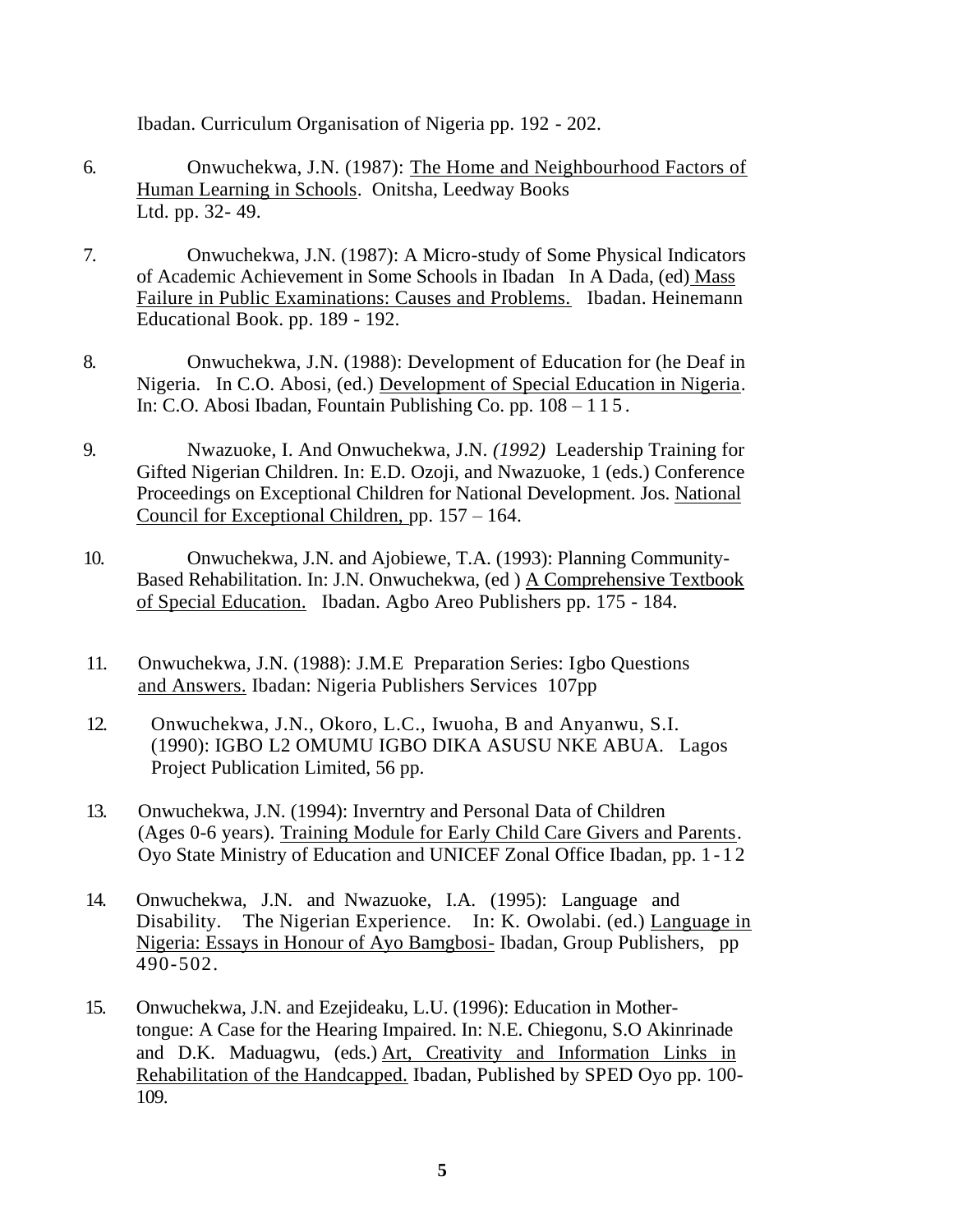- 16. Onwuchekwa, J.N. (2001): The New Democratic Scenario in Nigeria: Challenges of Preventing and Managing of Disabilities in Nigeria. In: J.A. Ademokoya (ed.) Exceptional Nigerians in the New Political Dispensation, Ibadan Options Books pp. 22-29.
- 17. Onwuchekwa, J.N. (2003): Early Child Development of Special Needs Children Using Toys, Activities and Other Materials In: 1 Kalu (ed) Child Development in Nigeria: Care Givers' Manual Ibadan, Loud Books Publishers pp. 31-41.

Ademokoya, J.A, Onwuchekwa, J.N., and Oyewumi, A.M. (2003): Educating the Hearing Impaired Child within (he Context of (The Universal Basic Education. In: O. Ayodele-Bamisaiye, I. A. Nwazuoke and A Okediran (eds.) Education This Millennium - Innovation in Theory and Practice. Macmillan Nigeria pp. 317 - 324.

19 Onwuchekwa, J.N. and Nwazuoke, I.A. (2007): A Report of the Academic Profile of a child with Mental Retardation of the Cretinism Group (1987 -- 2005) in Education for Social Transformation Ibadan, Faculty of Education University of Ibadan.

## **(ii) Parents: Nil (iii) Articles That Have Already Appeared In Learned Journals**

- 20 Onwuchekwa, J.N. (1984): Beliefs of the Eastern lgbos about the Hearing Impaired (Deaf) ODENIGBO: The Journal of Igbo Studies Association. Vol. 3, No. 1. pp. 38-41.
- 21 Onwuchekwa, J.N. (1988): Education of the Deaf and the 6-3-3-4 System. Journal of Special Education. Vol. 4 pp 69 - 73.
- 22 Nwazuoke, I and Onwuchekwa, J.N. (1991): Unleashing Creative Leadership in the Nigerian Youths: The Place of Creativity Counselling The Journal of Special Education and Rehabilitation. Vol. 2, pp. 47 - 54
- 23 Nwazuoke, I.A., Abosi, C.O., and Onwuchekwa, J N (1993) Education for Every Exceptional Child by the Year 2000A.D: Journal \_of Issues in Special Education. Vol (1) 1.1-4.
- 24. Moronkola, O.A., Ademokoya, J.A., and Onwuchekwa, J.N., (1994): Meeting the Health Needs of the Disabled Individuals Journal of Issues in Special Education vol. 2, No. 2, pp 110- 118.
- 25. Onwuchekwa, J.N. (1995): Special Needs Students and Institutional Settings in Nigeria. Nigerian Journal of Clinical and Counseling\_ Psychology*.\_* Vol. 1 Issue 2 pp. 8-21**.**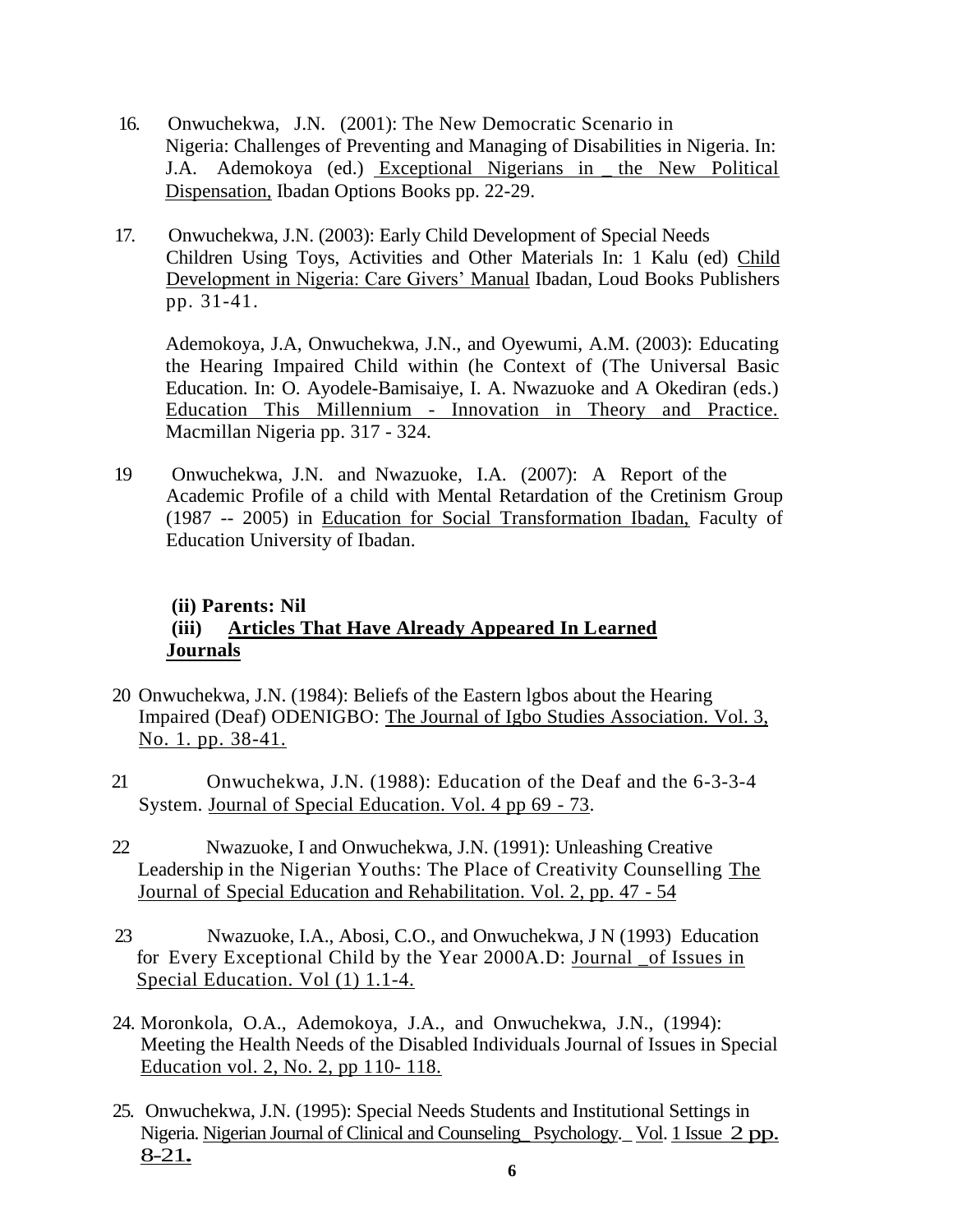- 26 Moronkola, O.A., Ademokoya, J.A., and Onwuchekwa, J.N. (1996): Current Health Knowledge and Practices of Hearing Impaired Senior Secondary School Students in Ibadan, Journal of Research in Special Education. Vol. No. 1, pp. 153-160.
- 27 Onwuchekwa, J.N. and Olukotun, J.C. (1994):.Some Professionals who work with Special Needs Children, Nigerian Journal of Development Issues: Education. Socio-political and Economic Development vol. 1. No. 2. pp 1 - 11.
- 28. Ademokoya, J. A. and Onwuchekwa, J.N. (1997): Counsellors Roles in Education of Exceptional Children The Exceptional Child: Journal of the National Council for Exceptional Children. Vol. 1. No. 2. pp. 71 *-* 74.
- 29. Osowole, O.S. and Onwuchekwa, J.N. (2001 ) Self employment in Crafts-An option for the Disabled Hearing Impaired Journal of the Nigeria Medical Rehabilitation Therapists. Vol. 6, No 2. pp. 10 *-*13.

## **iv. Books/Articles or Chapters in Books Already accepted for**

## **Publication;** Nil

## V. **Technical Report and / or Monographs:**

- 30. Adepoju, G.A; Onwuchekwa, J.N. Nuhu. M, Asonye. V: (1978): Finger Spelling and Signing. In P.O. Mba, (ed.) Syllabus in Total Communication for the Deaf Pre-Primary and Primary. Published by the Nigeria Educational Research Council Lagos pp. 29-45.
- 31. Onwuchekwa, J,N. (1992), Teaching Science. Mathematics. Social Studies. Arts/Crafts, Physical and Health Education, to the Hearing Impaired. Ibadan External Studies Programme. Department of Adult Education, University of Ibadan, 67 pp.
- 32. Onwuchekwa, J.N. (1992): Education of the Hearing; Impaired. Ibadan, External Studies Programme, Department of Adult Education, University of Ibadan, 88 pp.
- 33 Onwuchekwa, J.N. (1992): Counselling Parents and Special Needs Children. Ibadan, External Studies Programme, Department of Adult-Education. University of Ibadan 88 pp.
- 34 Onwuchekwa, J.N. (1995), Classroom Management and Guidance in Special Education. Ibadan, External Studies Programme Department of Adult Education, University of Ibadan, 100 pp.